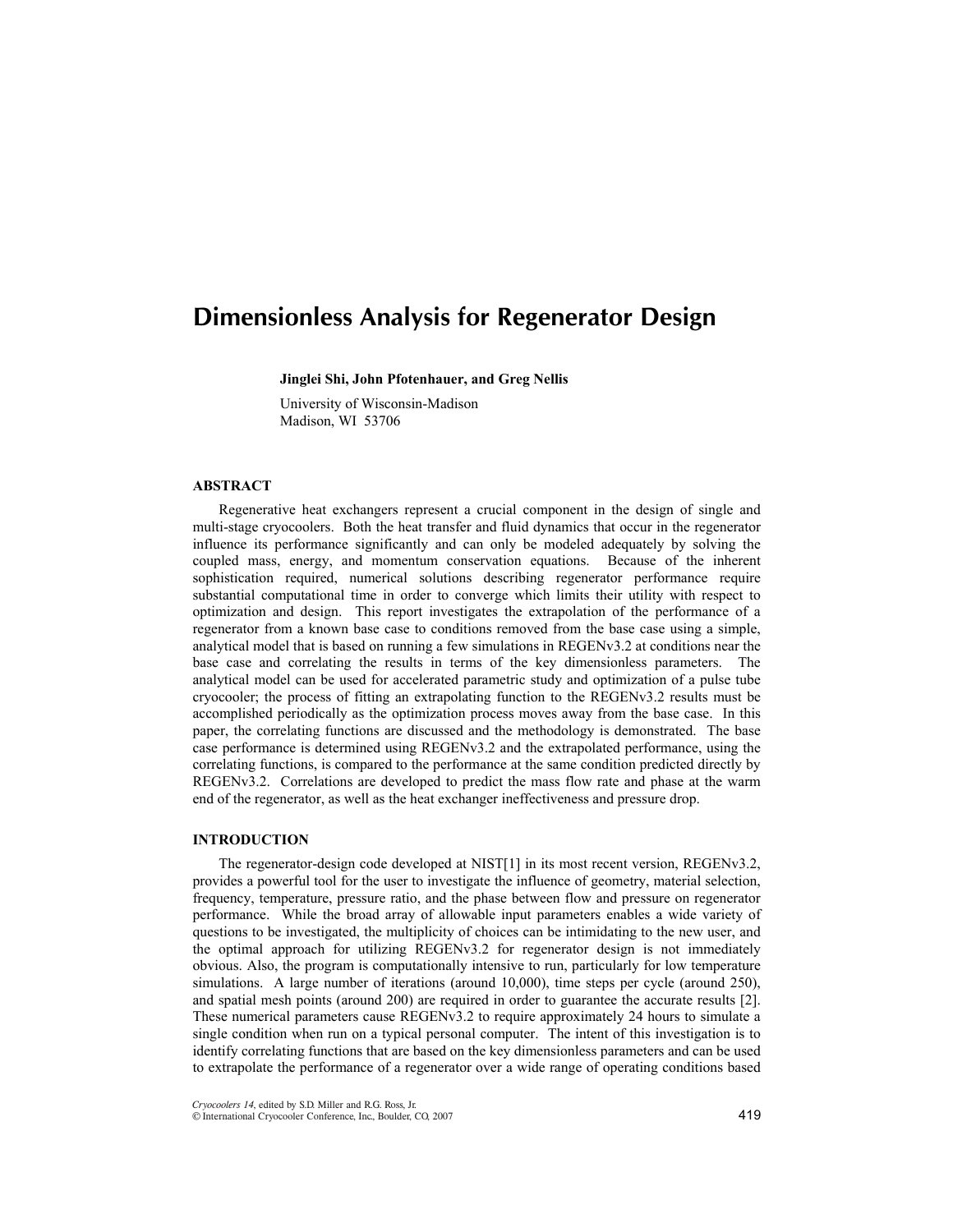on a minimum number of REGENv3.2 simulations. These correlating functions can subsequently be integrated with models of the other components in a system and used to calculate the regenerator performance within an extensive optimization and design process without having to repeat the detailed investigation with REGEN at every operating condition. As the optimization process moves away from the base case that is used to generate the correlating functions, the extrapolation will be less accurate and, eventually, the process must be repeated using a new base case.

#### **FEATURES OF REGENV3.2**

The performance of the regenerator is critical to the overall performance of a pulse tube system because the dominant loss mechanisms in the cycle occur in the regenerator. The input parameters required by REGENv3.2 include the operating parameters (e.g., average pressure, pressure ratio, frequency, etc.) and the geometry (e.g., diameter, length, matrix type, etc.). Within a system simulation, REGENv3.2 is most often used to move from the cold end to the warm end of the regenerator. That is, the amplitude of the mass flow rate at the cold end  $(m_c)$ and its phase relative to the pressure variation  $(\theta_c)$  are typically inputs to the simulation while the amplitude of the mass flow rate at the hot end of the regenerator  $(m_h)$  and its phase angle relative to the pressure variation  $(\theta_h)$  are typically outputs. Additionally, REGENv3.2 predicts the average pressure drop across the regenerator  $(\Delta P)$  and the average rate of enthalpy flow through the regenerator (*EHTFLX*); the *EHTFLX* parameter characterizes the net thermal performance of the regenerator and includes the loss of refrigeration caused by the ineffectiveness of the regenerator as well as heat conduction through the matrix.

The remainder of this paper discusses the correlating functions that have been developed to allow the prediction of these key outputs ( $\dot{m}_h$ ,  $\theta_h$ ,  $\Delta P$ , and *EHTFLX*) over a wide range of operating conditions. The mass flow rate and its phase at the hot end are predicted based on a simple, phasor analysis of the regenerator. The enthalpy flux and pressure drop are predicted based on preparing locally valid and well-behaved correlations for the ineffectiveness and friction factor of the regenerator.

# **HOT END MASS FLOW RATE AND PHASE**

The mass flow rate at the hot end and its phase must be estimated before the thermal loss or pressure drop as this quantity feeds the correlating functions for the others. The hot end mass flow rate,  $\dot{m}_h$ , and its phase with respect to pressure,  $\theta_h$ , are predicted approximately using a phasor analysis, as discussed in [3]. The phasor model neglects flow-induced pressure loss through the regenerator and considers only the effect of mass storage in the component. In this limit, the pressure is spatially uniform and can be represented by the average pressure  $(\overline{P})$  and dynamic pressure amplitude  $(\tilde{P})$ :

$$
P = \overline{P} + \tilde{P}\sin(\omega t) \tag{1}
$$

where the pressure amplitude can be expressed as:

$$
\tilde{P} = \frac{(PR-1)}{(PR+1)}\overline{P}
$$
\n(2)

and  $\omega$  is the angular frequency and *PR* is the pressure ratio, defined by the ratio of the maximum pressure to the minimum pressure during the cycle. The derivative of pressure with respect to time (*t*) is given by:

$$
\frac{dP}{dt} = \tilde{P}\omega\cos(\omega t) = \tilde{P}\omega\sin\left(\omega t + \frac{\pi}{2}\right)
$$
\n(3)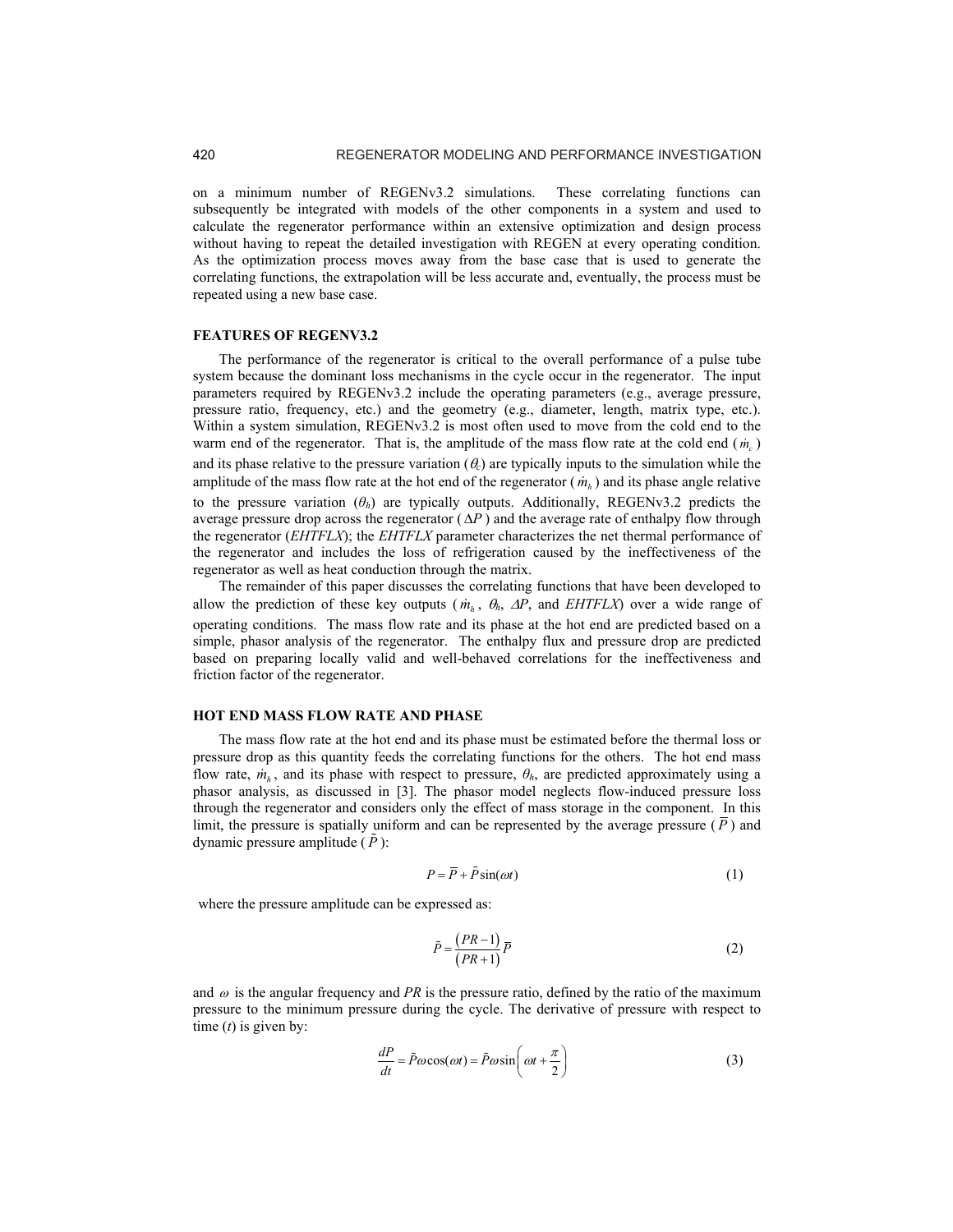

**Figure 1.** Schematic of the regenerator

Figure 1 illustrates a schematic of the regenerator and shows that an instantaneous mass balance is:

$$
\dot{m}_h = \dot{m}_c + \frac{dm}{dt} \tag{4}
$$

where *m* is the mass of gas stored in the regenerator.

The gas stored in the regenerator is assumed to obey the ideal gas law; the mass of the gas is therefore:

$$
m = \frac{PV}{R\overline{T}}\tag{5}
$$

where  $V$  is the void volume of the regenerator and  $T$  is the mass average temperature of the regenerator, which is assumed to be constant. If a linear temperature distribution is assumed, then  $\overline{T}$  is [3]:

$$
\overline{T} = \frac{T_h - T_c}{\ln(\frac{T_h}{T_c})}
$$
\n(6)

Substituting Eq. (5) into Eq. (4) yields:

$$
\dot{m}_h = \frac{dm}{dt} + \dot{m}_c = \frac{d\frac{PV}{R\overline{T}}}{dt} + \dot{m}_c = \frac{V}{R\overline{T}}\frac{dP}{dt} + \dot{m}_c
$$
\n(7)

Note that the mass storage term in Eq. (7) is proportional to the time derivative of pressure; according to Eqs. (1) and (3), the phasor representing mass storage in the regenerator must be oriented at 90 $^{\circ}$  relative to the real axis. The phasor relation expressed by Eq. (7) is shown in Fig. 2 where the magnitude of the mass storage term is

$$
\left|\frac{V}{R\overline{T}}\frac{dP}{dt}\right| = \frac{\omega\tilde{P}V}{R\overline{T}}\tag{8}
$$

In Fig. 2, the mass flow rates are represented as phasors; the magnitude of the phasor represents the amplitude of the mass flow variation while the angle between the phasor and the real axis represents the phase between the mass flow rate and the pressure. A mass flow phasor that lies on the real axis is in phase with the pressure variation. Mass flow phasors that lie in the  $1<sup>st</sup>$  quadrant lead the pressure variation in time while those in the  $4<sup>th</sup>$  quadrant lag the pressure variation.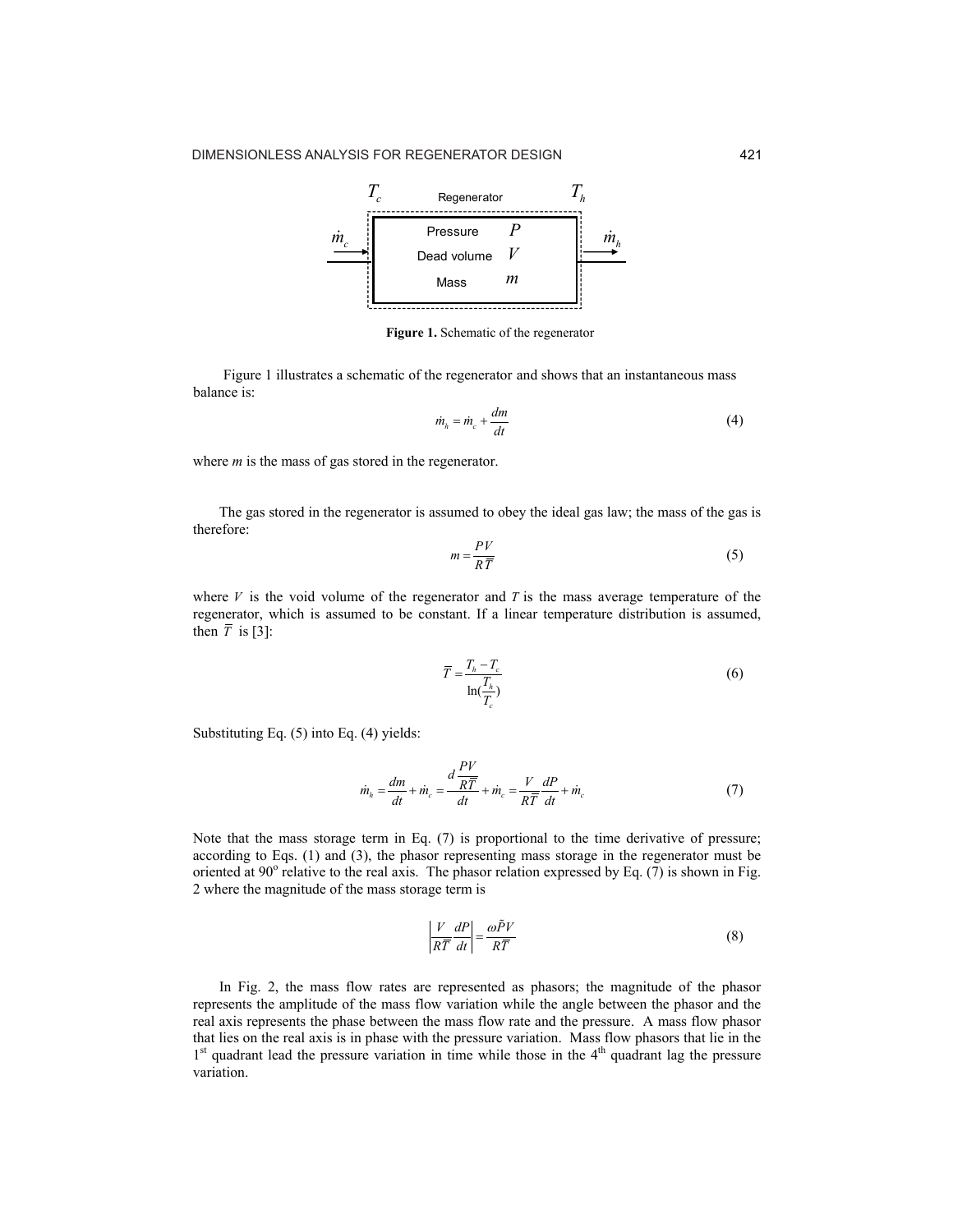

**Figure 2.** Phasor relationship for the regenerator

In order to explore the limits of the correlating functions discussed in this paper, the function is generated at a particular base case and then used over a range of operating conditions. The result predicted by the correlating function is compared with the result obtained from running REGENv3.2 directly. No base case is needed to accomplish the phasor analysis; however, Table 1 provides the range of conditions used to evaluate its accuracy. Figs. 3(a) and 3(b) show the hot end mass flow rate and phase angle, respectively, predicted using phasor analysis as a function of the same quantity predicted directly using REGEN. Notice that under most operating conditions the phasor analysis agrees with REGEN to within ±15% . The larger deviations occur when the pressure drop across the regenerator, which was neglected in the phasor analysis, becomes large. This condition is not typical of a well-defined regenerator.

| Parameter                                   | Range                    |
|---------------------------------------------|--------------------------|
| Mean pressure (MPa), $\overline{P}$         | 2 to 3 MPa               |
| Pressure ratio, PR                          | 1.1 to $1.3$             |
| Mass flow rate at the cold end, $\dot{m}_s$ | $0.1$ to $0.5$ kg/s      |
| Phase at the cold end, $\theta_c$           | $-10$ to $-80^{\circ}$   |
| Porosity, $\phi$                            | $0.5 \text{ to } 0.8$    |
| Frequency, $f$                              | 30 to 60 $Hz$            |
| Length, $L_r$                               | $2$ to 13 cm             |
| Area, $A_r$                                 | 100 to 500 $\text{cm}^2$ |
| Matrix type                                 | Screen                   |
| Matrix material                             | Stainless steel          |

**Table 1.** The range of the geometry and operating conditions used to generate Fig. 3



**Figure 3.** Comparison of (a) the ma plitude, and (b) the phase angle at the hot end of the regenerator predicted by the phasor analysis as a a function of the same quantity predicted directly from REGENv3.2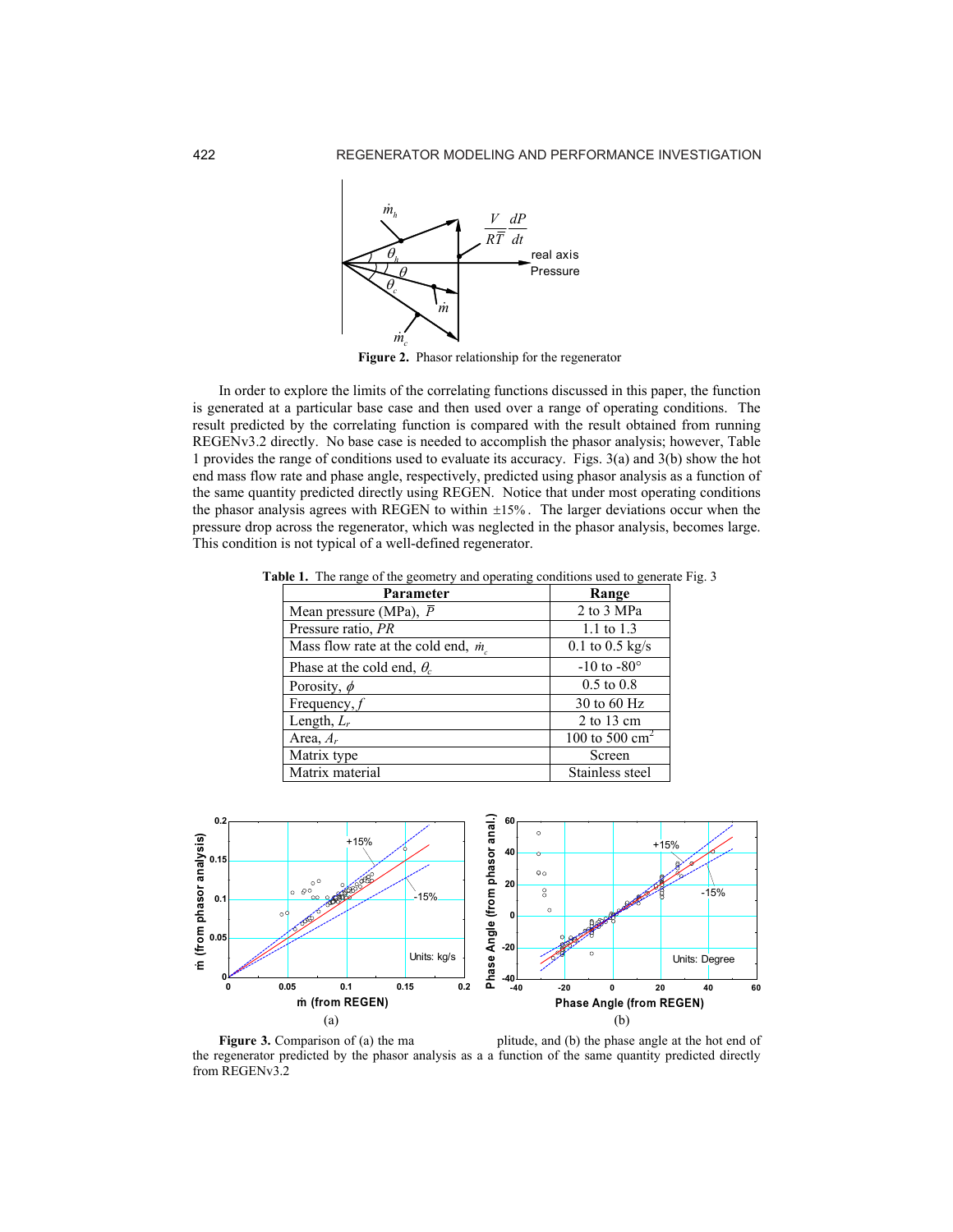The average mass flow rate within the regenerator can be estimated using the phasor analysis and provides an input to the correlating functions for the thermal and pressure loss. The mass flow rate at any point along the regenerator can be represented as a phasor and the amplitude of the average mass flow rate within the regenerator  $|\dot{m}_{av}\rangle$  is obtained by integrating this phasor in phase space from the cold end to the hot end of the regenerator:

$$
\left|\dot{m}_{\text{avg}}\right| = \frac{1}{\theta_h - \theta_c} \int_{\theta_c}^{\theta_h} \left|\dot{m}\right| \, d\theta \tag{9}
$$

where the amplitude of the mass flow rate is a function of phase angle (Fig. 2):

$$
|\dot{m}| = \frac{|\dot{m}_c \cos \theta_c|}{\cos \theta} \tag{10}
$$

Substituting Eq. (10) into Eq. (9) leads to:

$$
\left|\dot{m}_{\text{avg}}\right| = \frac{1}{\theta_h - \theta_c} \int_{\theta_c}^{\theta_h} \frac{\left|\dot{m}_c \cos \theta_c\right|}{\cos \theta} \, d\theta \tag{11}
$$

carrying out the integration leads to:

$$
\left| \dot{m}_{avg} \right| = \frac{\left| \dot{m}_c \cos \theta_c \right|}{\theta_h - \theta_c} \left( \ln(\sec \theta_h + \tan \theta_h) - \ln(\sec \theta_c + \tan \theta_c) \right) \tag{12}
$$

This average mass flow rate provides a good reference that is used in the subsequent sections.

## **REGENERATOR THERMAL LOSS**

The output *EHTFLX* is the total rate of thermal loss predicted by REGENv3.2 and includes the heat loss caused by the ineffectiveness of the regenerator and the heat conduction through the matrix. This thermal loss must be deducted from the available acoustic power in the pulse tube when calculating the net cooling power. The thermal performance of the regenerator is complex and influence by factors such as the property variation of the matrix and the working fluid, dispersion and conduction, pressurization losses, etc. The value *EHTFLX* clearly cannot be predicted in any way other than the use of a sophisticated numerical model that solves the coupled mass momentum and energy equations. However, over a small region of operating conditions it is expected that the dimensionless thermal performance of a regenerator can be correlated using a small set of dimensionless numbers. The dimensionless parameters cannot be calculated precisely but can be determined approximately using the known inputs; this idea forms the basis of the correlating function for the regenerator thermal loss.

The dimensionless thermal loss is the ineffectiveness, which is defined as the ratio of the thermal loss to the total heat transferred in the matrix (i.e., the energy required bring the average mass flow from  $T_c$  to  $T_h$ ):

$$
ineff = \frac{EHTFLX}{\left|\dot{m}_{\text{avg}}\right|c_p(T_h - T_c)}
$$
\n(13)

where  $c_p$  is the heat capacity of the working gas,  $T_h$  is the temperature of the warm end and  $T_c$  is the temperature of the cold end. Note that  $c_p$ , as well as the other properties required to implement the correlating functions, are calculated at the mass average temperature, Eq. (6), and mean pressure.

The independent dimensionless numbers that correlate the ineffectiveness are expected to be the capacity ratio (*CR*) and the number of transfer units (*NTU*). The capacity ratio is the ratio of the capacity of the flow through the regenerator to the capacity of the regenerator matrix. The number of transfer units reflects the ratio of the total conductance of the matrix to the capacity of the flow through the regenerator. As calculated below, these definitions are only approximately correct since the properties and other characteristics are only estimates evaluated at the mean temperature and some average operating condition: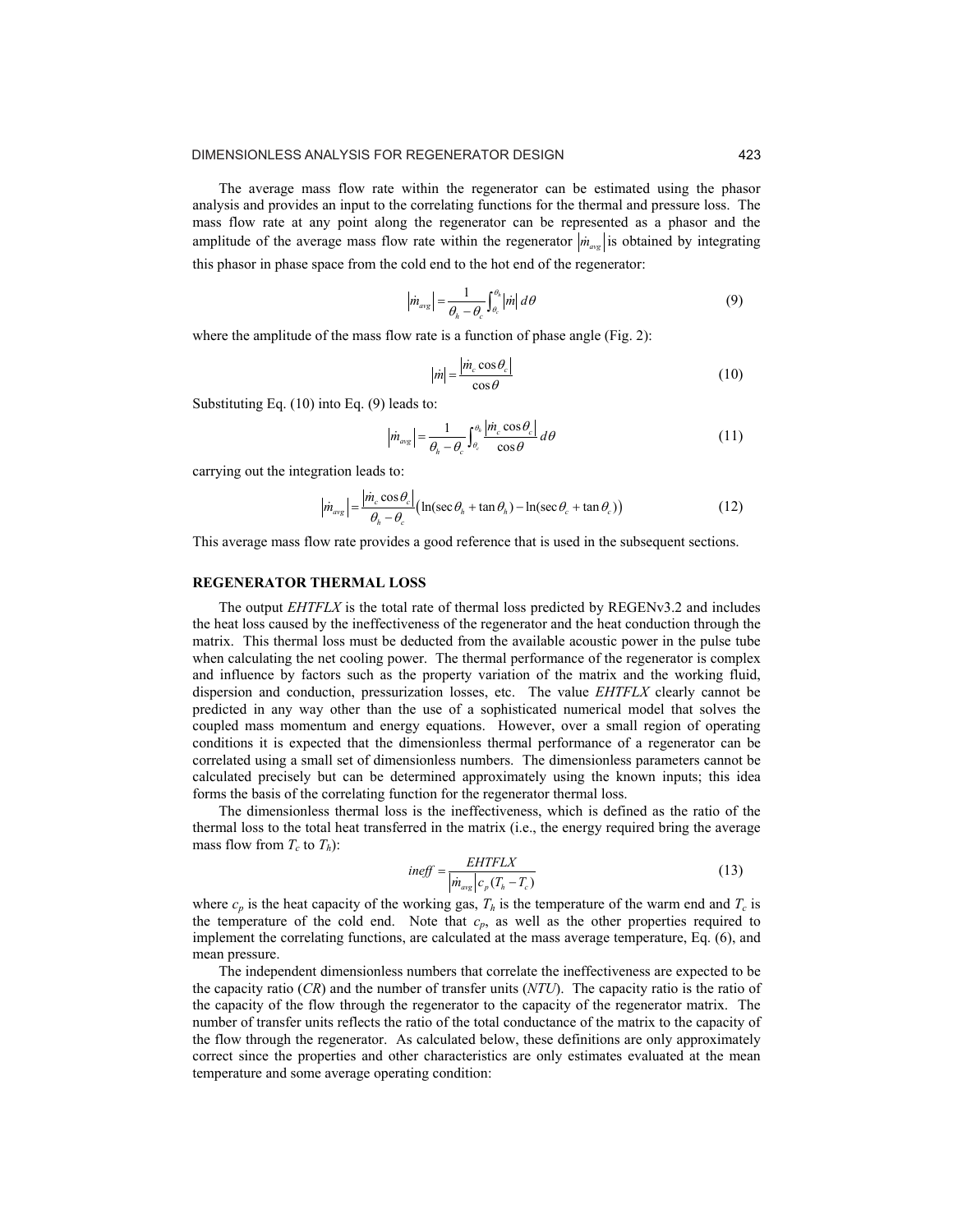$$
NTU = \frac{\overline{k} Nu}{d_h} \frac{A_r L_r}{d_h} \frac{1}{\left| \dot{m}_{avg} \right| c_p} \tag{15}
$$

where  $\rho_m$  is the matrix density,  $c_m$  is the matrix heat capacity,  $\phi$  is the matrix porosity,  $L_r$ , and  $A_r$ are the length and area of the regenerator, respectively,  $\overline{k}$  is the conductivity of the gas (evaluated at the average temperature),  $d<sub>h</sub>$  is the hydraulic diameter of the matrix and *Nu* is the Nusselt number characterizing heat transfer between the matrix and the gas. The Nusselt number is calculated according to the Reynolds number and Prandtl number according to [4]:

$$
Nu = 0.68Re^{0.6}Pr^{0.33}
$$
 (16)

$$
Re = \frac{|m_{\text{avg}}|d_h}{\overline{\mu} A_r \phi} \tag{17}
$$

where *Re* is the Reynolds number, and *Pr* is the Prandtl number,  $\bar{u}$  is the dynamic viscosity at the average temperature. Note that *CR* and *NTU*, as defined by Eqs. (14) and (15), can be calculated for an arbitrary set of operating conditions and geometry without running REGENv3.2.

The form of the correlating function that relates the dependent parameter *ineff* to the independent parameters *NTU* and *CR* is:

$$
ineff = \exp(a + \frac{b + c \, NTU}{CR \, NTU})\tag{18}
$$

where *a*, *b*, and *c* are undetermined coefficients based on running REGENv3.2 in a controlled fashion for cases that are small perturbations relative to the base case. Because there are 3 unknown coefficients, three cases must be run using REGENv3.2 to determine the coefficients, *a*, *b* and *c*. These cases include the base case as well as two additional cases. Table 2 gives the geometries and the operating conditions used in the base case.

As an example of this procedure, a first set of values for *NTU* and *CR* are determined from the geometry and conditions defined in Table 2 for the base case via Eq.s (14) and (15) and the ineffectiveness for the same set of parameters is determined by REGENv3.2. A second set of *NTU* and *CR* values are chosen (somewhat arbitrarily) by decreasing *NTU* by 20% while increasing *CR* by 40%. Eq.s (14) and (15) are then used to back out values for area  $A<sub>r</sub>$  and length *Lr*. These new values along with the other parameters from Table 2 are used as input to REGENv3.2 to calculate the associated ineffectiveness for this second case. A similar method with a third case where now *NTU* is increased by 20% compared to the base case, and *CR* is decreased by 40% compared to the base case, provides a third set of *Ar* and *Lr* values from which a third value of ineffectiveness is obtained via REGENv3.2. Finally, the three coefficients in Eq. (18) can be determined from these three sets of *NTU, CR,* and ineffectiveness values.

**Table 2.** The geometry and operating conditions used in the base case

| <b>Parameter</b>                            | Range                |
|---------------------------------------------|----------------------|
| Mean pressure (MPa), $\overline{P}$         | $2.5$ MPa            |
| Pressure ratio, PR                          | 12                   |
| Mass flow rate at the cold end, $\dot{m}_c$ | $0.135 \text{ kg/s}$ |
| Phase at the cold end, $\theta_c$           | $-45^\circ$          |
| Porosity, $\phi$                            | 0.6858               |
| Frequency, $f$                              | 45 Hz                |
| Length, $L_r$                               | 2 cm                 |
| Area, $A_r$                                 | $300 \text{ cm}^2$   |
| Matrix type                                 | Screen               |
| Matrix material                             | Stainless steel      |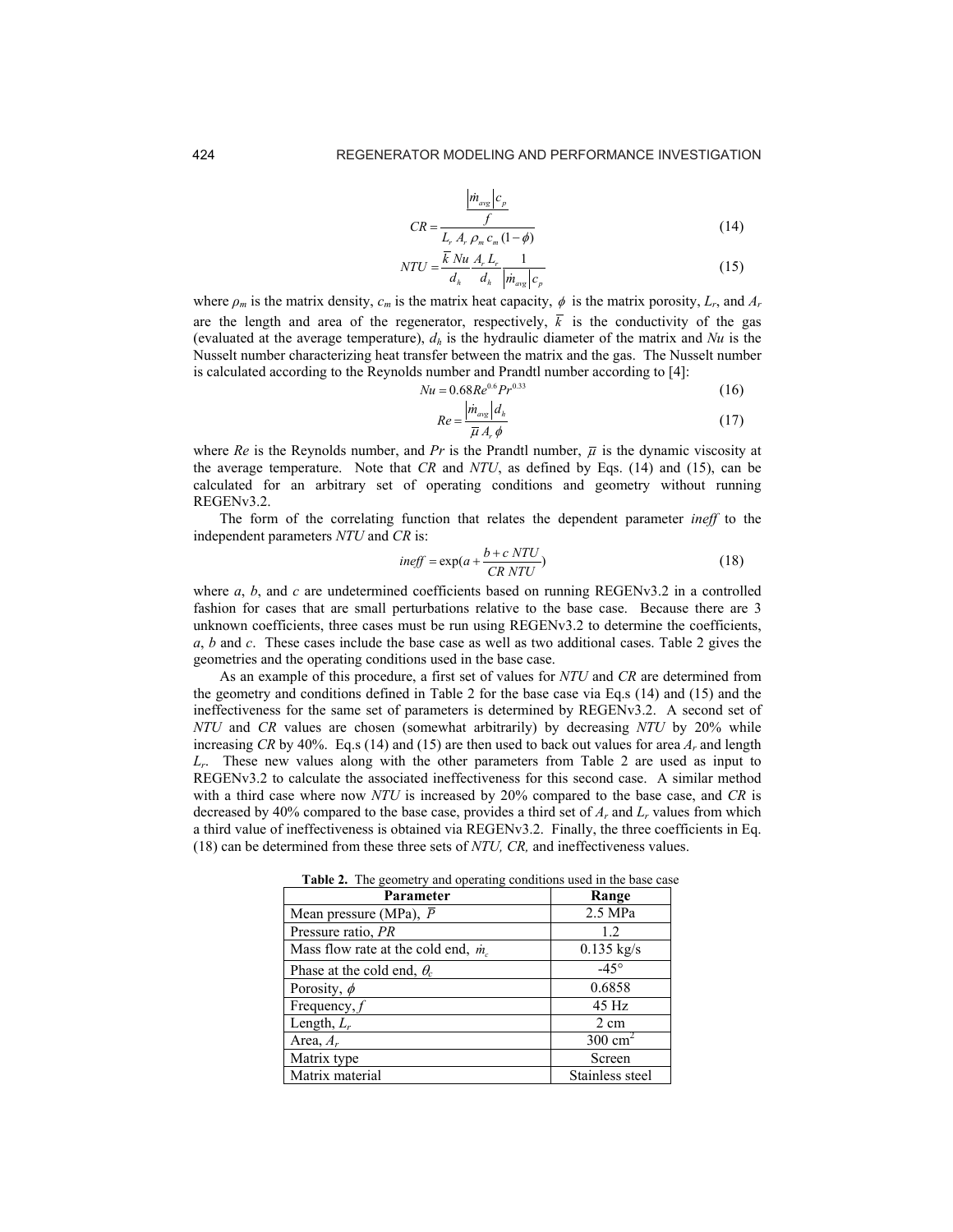

**Figure 4** Verify the accuracy of the correlation when the operating conditions change

Additional cases have also been run to verify the accuracy of the correlation with the coefficients given by the base case and the two additional cases. The ranges within which the parameters listed in Table 1 have been varied to test the correlation are also defined in Table 1.. The value of *EHTFLX* for all these cases is determined by REGENv3.2, and then converted to the associated value of ineffectiveness via Eq. (13). The values of the ineffectiveness determined in this way define the x-axis in Fig. 4. The ineffectiveness values defining the  $\nu$  axis, are determined via Eq. (18) from their respective vales of *NTU* and *CR* and the previously determined coefficients *a, b,* and *c*.. The graph demonstrates that the correlation can be used to predict the ineffectiveness to within 15% of the REGENv3.2 value for 95% of the cases.

#### **REGENERATOR PRESSURE DROP**

The pressure drop across the regenerator can be correlated most conveniently in terms of a friction factor (*f*), which is a dimensionless parameter defined according to:

$$
f = \frac{\Delta P \, d_h \, \overline{\rho}}{2L_r} \left( \frac{\phi A_r}{| \dot{m}_{\text{avg}} |} \right)^2 \tag{19}
$$

where  $\bar{\rho}$  is the gas density at the average temperature and pressure. The friction factor is assumed a function of Reynolds number, which was defined in Eq. (17). The correlating function that relates the friction factor to the Reynolds number is:

$$
f = d + \frac{e}{\text{Re}^s} \tag{20}
$$

where *d*, *e* and *g* are undetermined coefficients. In a similar fashion as with the ineffectiveness calculation, three cases must be run using REGENv3.2 to determine the coefficients, *a*, *b* and *c*.in Eq. (20). Again, Table 2 provides the geometries and operating conditions used in the base case. REGENv3.2 is used to determine the pressure drop for each of the three cases, and Eq. (19) is used to calculate the associated friction factor. With the known friction factors and Reynolds numbers, the coefficients *d*, *e* and *g* are determined by the three specific versions of Eq. (20).

Additional cases have also been run to verify the accuracy of the correlation as compared to the precise solution from REGENv3.2.. The ranges within which the parameters listed in Table 1 have been varied to test the correlation are also defined in Table 1. The comparison is shown in Fig. 5 where the pressure drop defining the x-axis is determined by REGENv3.2, while that defining the y-axis is determined from Eq.s (20) and (19) for the predetermined values of *d*, *e,*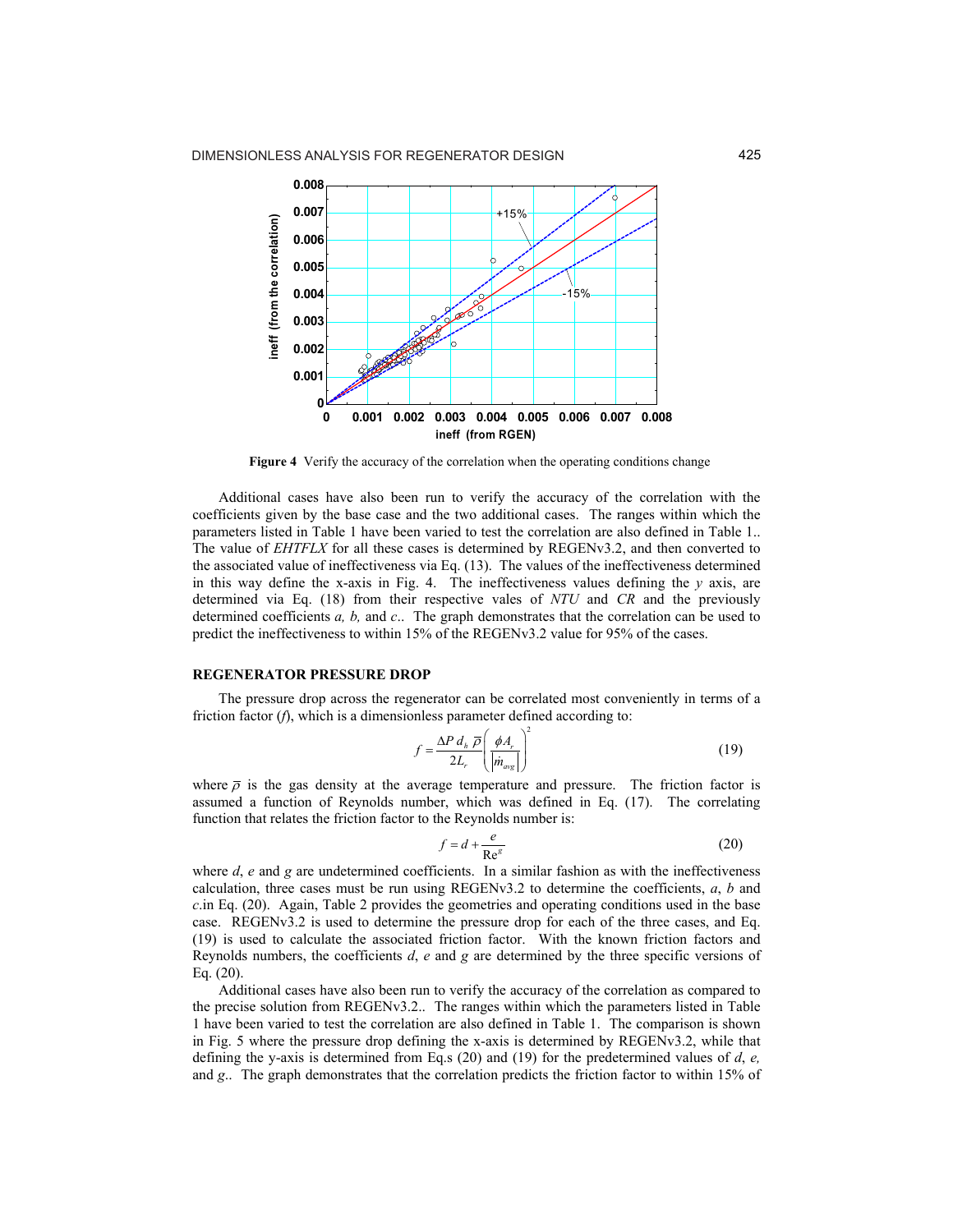

**Figure 5** Pressure drop from REGEN vs. pressure drop from the prediction of the correlations

the value provided by REGENv3.2. The large disagreement occurs when the porosity is different than the base case.

# **DISCUSSION AND CONCLUSIONS**

REGENv3.2 provides a powerful and accurate numerical model for regenerator design. However, in some cases an excessive amount of time is required to obtain useful results. An alternative method, utilizing a combination of phasor analysis and dimensionless correlations can be used to greatly shorten the calculation time for regenerator designs. The phasor analysis is used to calculate the mass flow rate and phase with respect to pressure at the warm end, and predicts these to within 15% of the values precisely determined by REGENv3.2. Correlations have also been developed to determine the ineffectiveness and pressure drop losses of the regenerator. The correlations require running three known cases using REGENv3.2 to determine the coefficients for either the ineffectiveness or the pressure drop. Once the coefficients are determined, the correlations can be used to estimate the ineffectiveness or pressure drop to within 15% of the values precisely determined by REGENv3.2. Furthermore, the correlations are useful over a fairly large range in a variety of parameters including the average pressure, pressure ratio, frequency, porosity, and cold end mass flow rate, phase angle, and temperature. 4. Gary<br>
1. Gary, J., Of Gary, J., Of Gary, H., Of Gary, H. C. C. (Signal and Archivestor C. A. Radebaugh, R. and Marquardt, F., *REGEN3.2* 2 User Marquardt Control and Marquardt Control and Marquardt Control and Marquar

From the above discussion, we may conclude that the phasor analysis can be used as an accurate mechanism to calculate the mass flow rate and phase at the warm end of the regenerator. The dimensionless correlations can also be used to calculate the thermal loss and pressure drop across the regenerator. Once the correlations are known, they can also be used for design calculations. The primary advantage of this method is that it will shorten the required calculating time for design studies as compared with those required by the full use of REGENv3.2, and yet maintain an acceptable accuracy.

## **ACKNOWLEDGMENT**

This work was supported by a subcontract (NNJ04JA20C) from Atlas Scientific.

#### **REFERENCES**